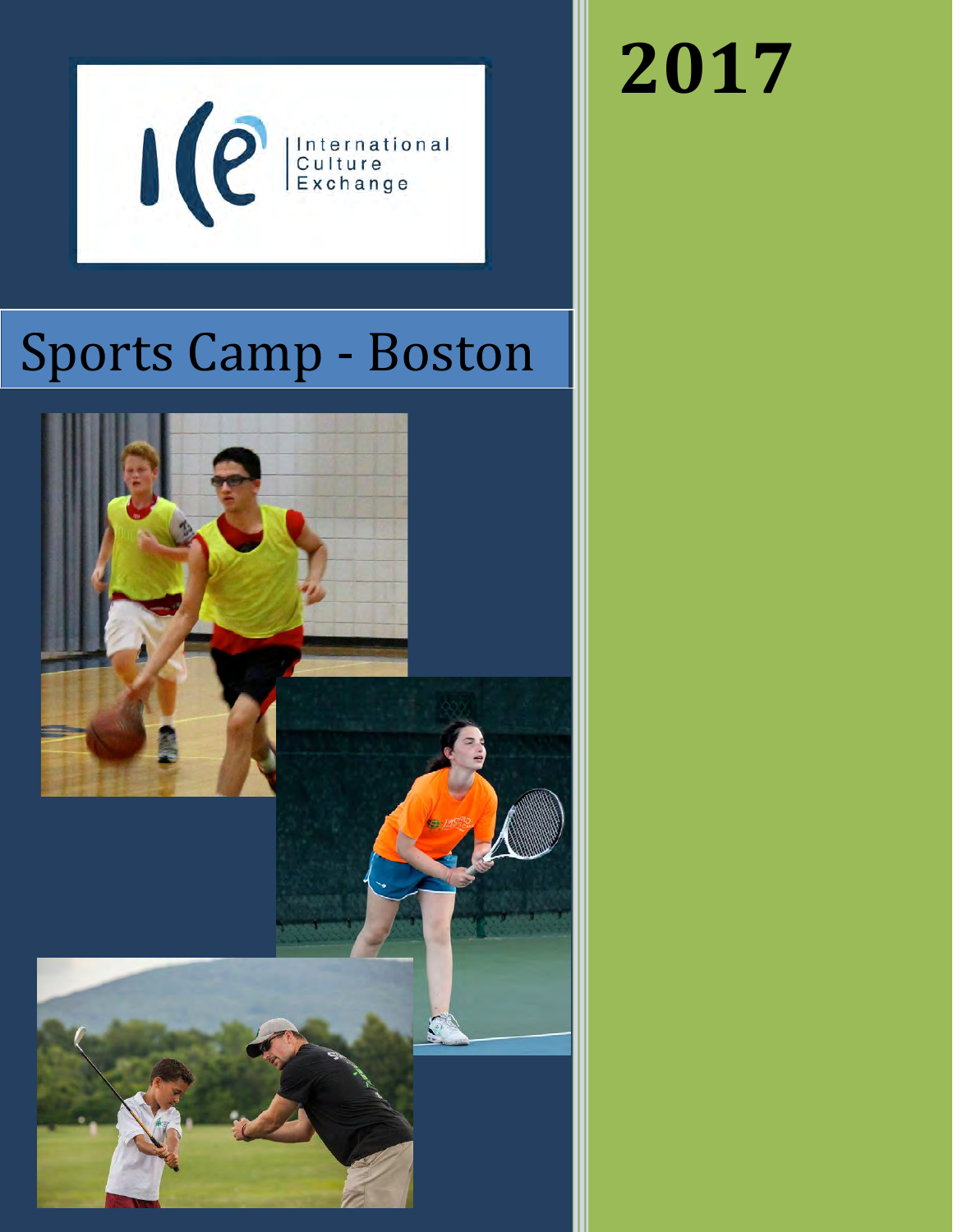## *Sports Camp - Boston Basketball – Soccer – Tennis - Golf*

#### **Quick Facts:**

- Residential Sports Camp for Boys & Girls ages 8-16
- Professional instruction in: Basketball, Soccer, Tennis and Golf
- Located at the beautiful Williston Northampton School in Easthampton, MA
- $\cdot$  2-3-4-5 & 6 week Sessions
- $\cdot$  66% of athletes from USA, 34% from all over the world

## **Facilities:**

- 2 All weather Turf Fields (same fields as the New England Patriots same company installed them.)
- 9 soccer fields (grass)
- Indoor soccer facility
- 12 tennis courts (same as the U.S. Open in New York same company installed them.)
- 2 full size, wood basketball courts with 12 hoops
- 3 area golf courses and 2 area driving ranges
- 2 Indoor golf nets
- 1 indoor six-lane Swimming Pool with Diving Well
- 1 all-weather track
- 1 fitness center with strength training equipment
- Beautiful dormitory living
- Award winning dining room
- Computer room for campers to connect with family
- Wifi throughout the campus

### **Brief Description:**

The Camp is located at the Williston Northampton School, in Easthampton, Massachusetts. The Camp is a wonderful program. Each athlete can develop his or her skills to whatever level they choose. Our Sports Directors are very skilled in their sport and are knowledgeable regarding skill level training. Many of the assistant coaches are members of their varsity college teams in their specific sport at their school.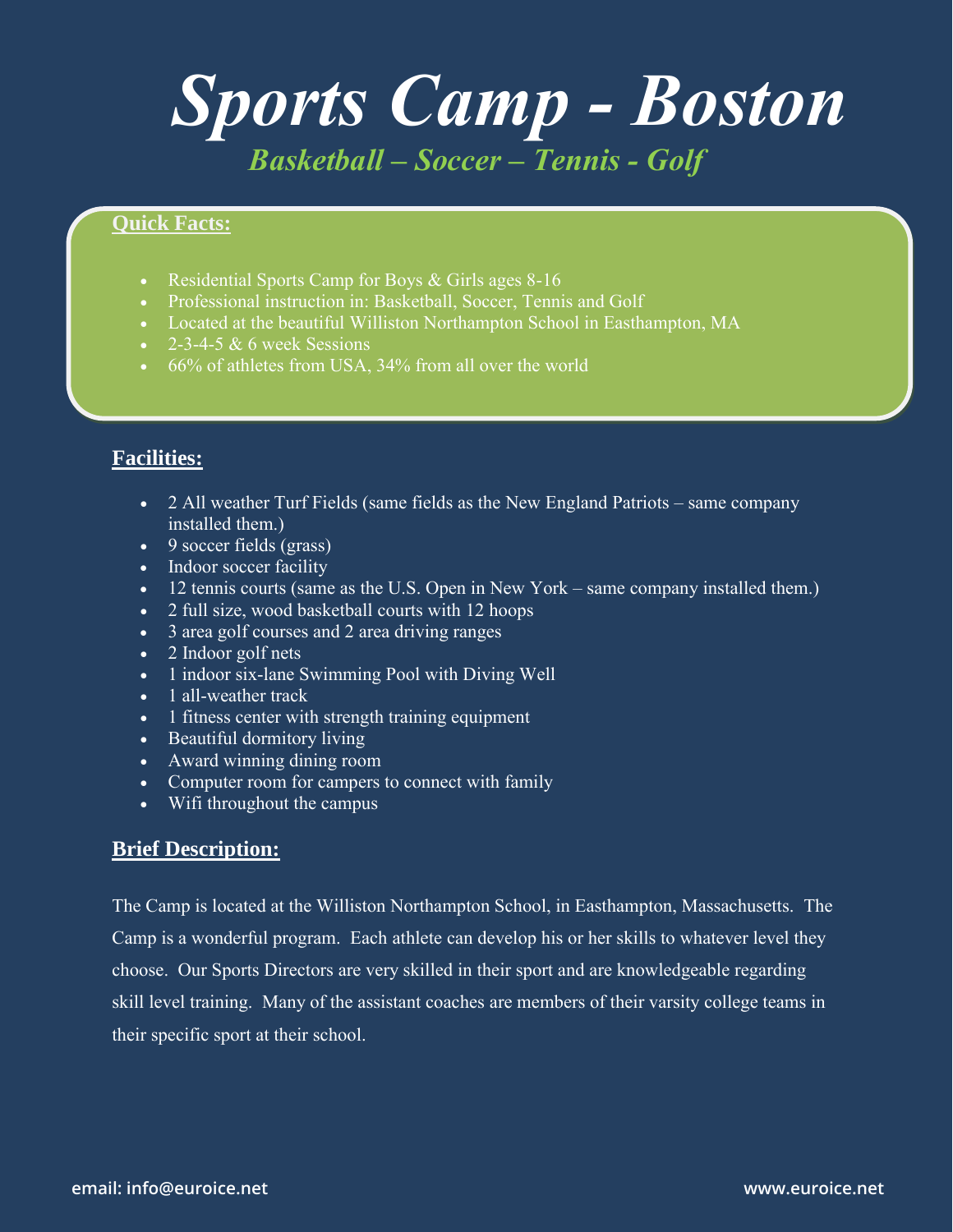At the Camp, athletes have the opportunity to choose what sports they desire to participate in and to what extent. If an athlete would like to focus on one sport, that is available up to 8.5 hours per day (6 hours per day if participate in the English Classes) or if they would like to try multiple sports that is also available. Attached please find our Weekly Schedule. Those athletes who will be participating in golf will have an alternative weekly schedule, which will allow them to attend the golf course as per their desired program. This does not have to be filled out ahead of time. When the athletes arrive at the camp, they will receive this schedule. It looks much more complicated then it is for the athletes to fill out. All that the athletes have to do is circle what he/ she would like for each period of every day, for the entire week. They can change their schedule at any time for the following day, just not the same day. The reason why they can't change their schedule the same day is because all of our Sports Director's will receive a list of names the night before, in order to create lessons based on the athletes (and athletes abilities) that they will have for each period.

At the Camp our sports instruction is taught by ability level in addition to age and grade. If an athlete is 11 years old, and has the ability level of a 14 year old, that athlete will play with the 14 year olds who have equal ability. The only time that this will not happen is when an athlete will be put in harm's way because of the physical difference in size of the other athletes. In addition, if an athlete is 14 years old and has the ability level of an 11 year old, we will NEVER embarrass an athlete, therefore, we will put that athlete with other 14 year olds who are also beginners.

The Camp provides a happy, relaxed environment that encourages the athlete's participation without forcing or pressure. However, if an athlete desires intense sports development and competition, it is available. Athletes can choose what sports to participate in and to what degree. Athletes are thrilled with our **Basketball, Soccer, Tennis** and **Golf** programs. We also provide participation in swimming and have **English classes**, along with **Math** and **Reading** tutoring. Athletes will have the opportunity to receive both individual as well as team instruction; in all of the sports he or she chooses to be involved in.

Our off campus activities are varied as well as exciting, (amusement parks, water parks, Boston and New York City trips, shopping, etc.) highlighted by our optional white water rafting trip that many athletes desire. Please note, that all of our coaches are trained and experienced in positive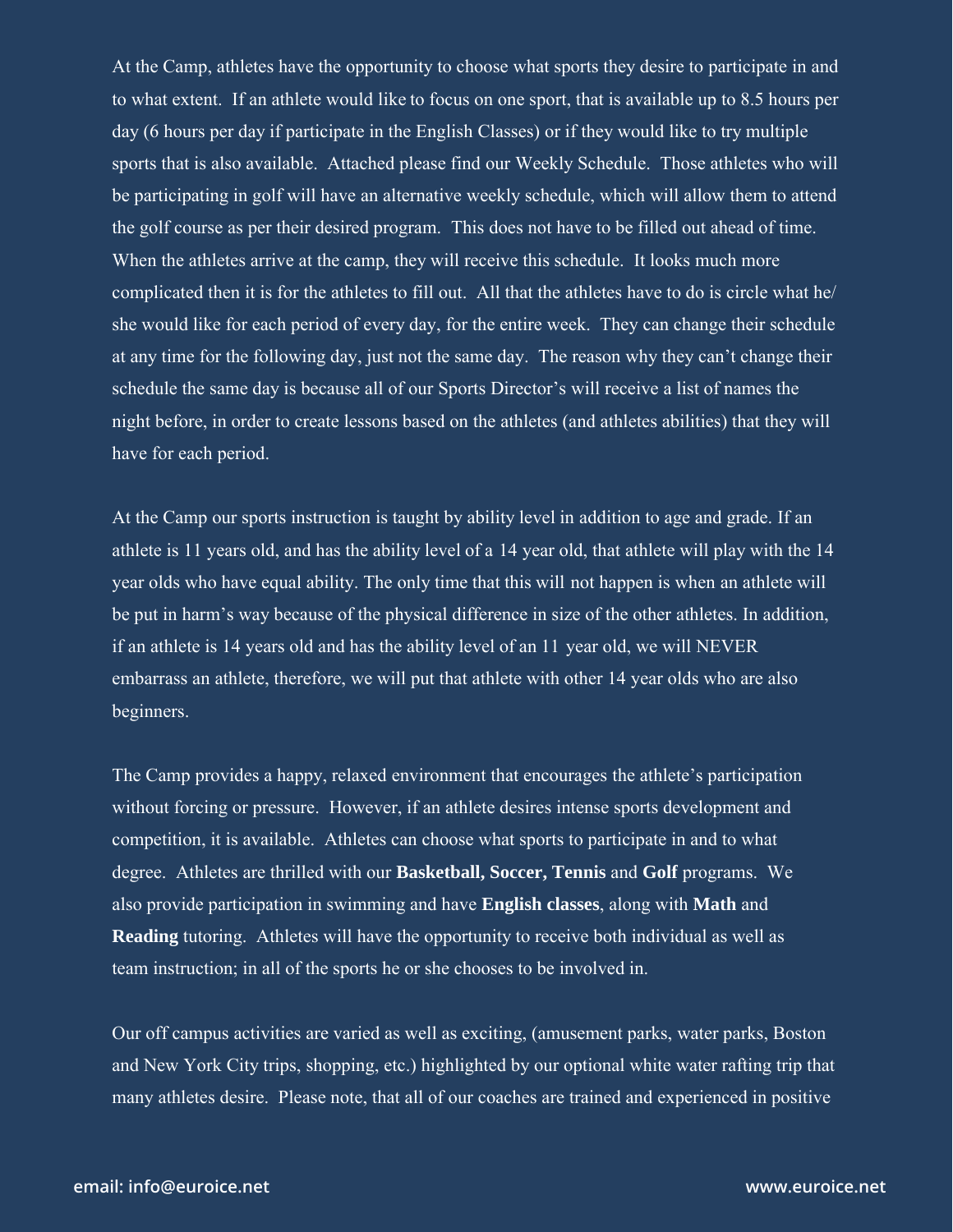reinforcement coaching. We are also very sensitive to first time athletes, and go out of our way to make athletes feel as comfortable as possible. Within a few short days, athletes feel right at home.

In addition to our quality sports and activity programs, a great opportunity that presents itself for athletes is our camp community. The Camp draws athletes from 96 countries, all over the world. Approximately 34% of our athletes hail from outside the United States and 66% are American. The opportunity to exchange cultural differences and participate in sports and other activities with peers from around the world is second to none.

A great resource for our athletes is our website, [Here athletes will be able to](http://www.worldsportscamp.com/) use our new **Live Chat.** This is available for real time answers to questions and concerns about their camp experience.

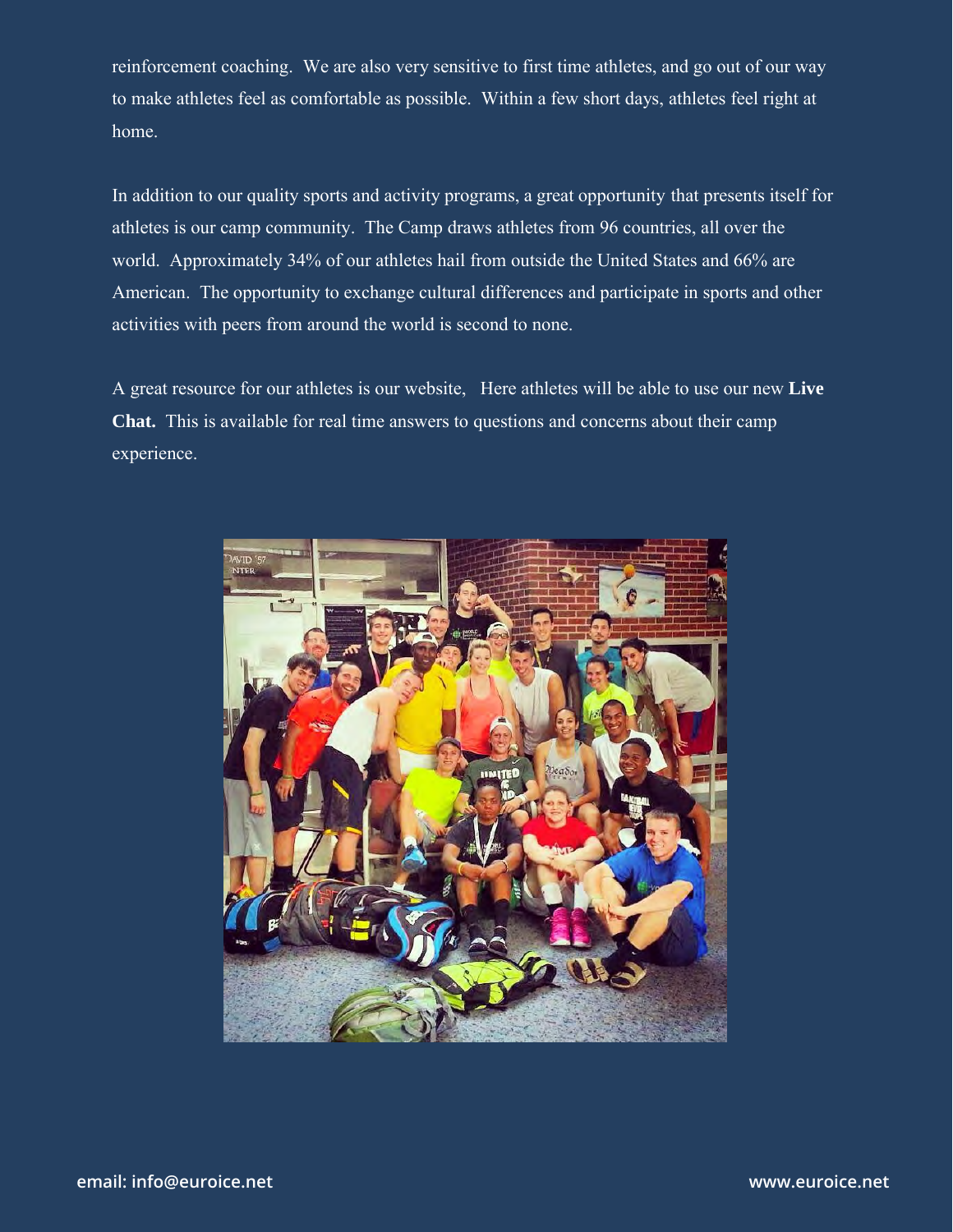What's included in the tuition:

· All housing in dormitories on the campus (95% of the rooms have 2 athletes per room, 2% have 3 athletes per room, 1% have 4 athletes per room and 2% are single occupancy rooms (typically for our oldest athletes).

· 3 meals per day

· All of the sports instruction (individual and team)

· Once every two weeks a trip off campus (Six Flags Amusement Park, Water Park, Basketball Hall of Fame, etc…)

· Once every two weeks outside entertainment comes to the camp (Trick basketball exhibition, Frisbee dogs, Music concert, T.V. Game Show, etc…)

· 24 hour security

· A theme based party typically on Friday nights (Hawaiian party, Black White Party, etc…)

· Evening activities (Casino night, Minute to Win it Contest, etc…)

- · Internet access for emailing family and friends
- · Wifi throughout the campus
- · A Camp sports bag
- · A Camp water bottle
- · A Camp gold medal
- · Camp T-Shirts
- · A full time nurse and a full time athletic trainer
- · A camp doctor for emergencies